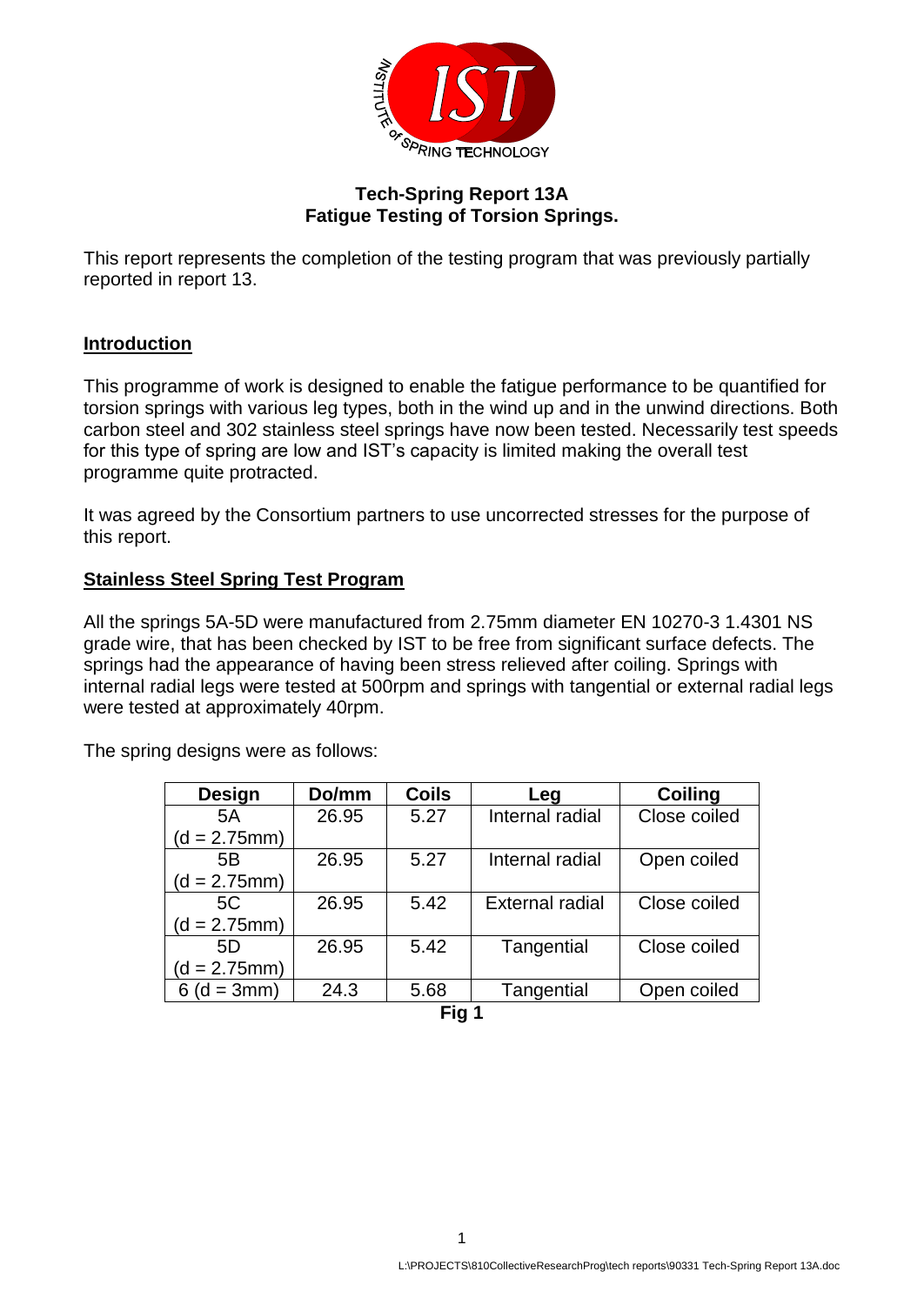



**Fig 2 Spring designs – tangential legs, internal radial legs and external radial legs**



 **Fig 3 - Close coiled and open coiled**

A typical stainless steel spring design printout from IST's CAD program is shown below utilising the EN 13906-3 design methodology.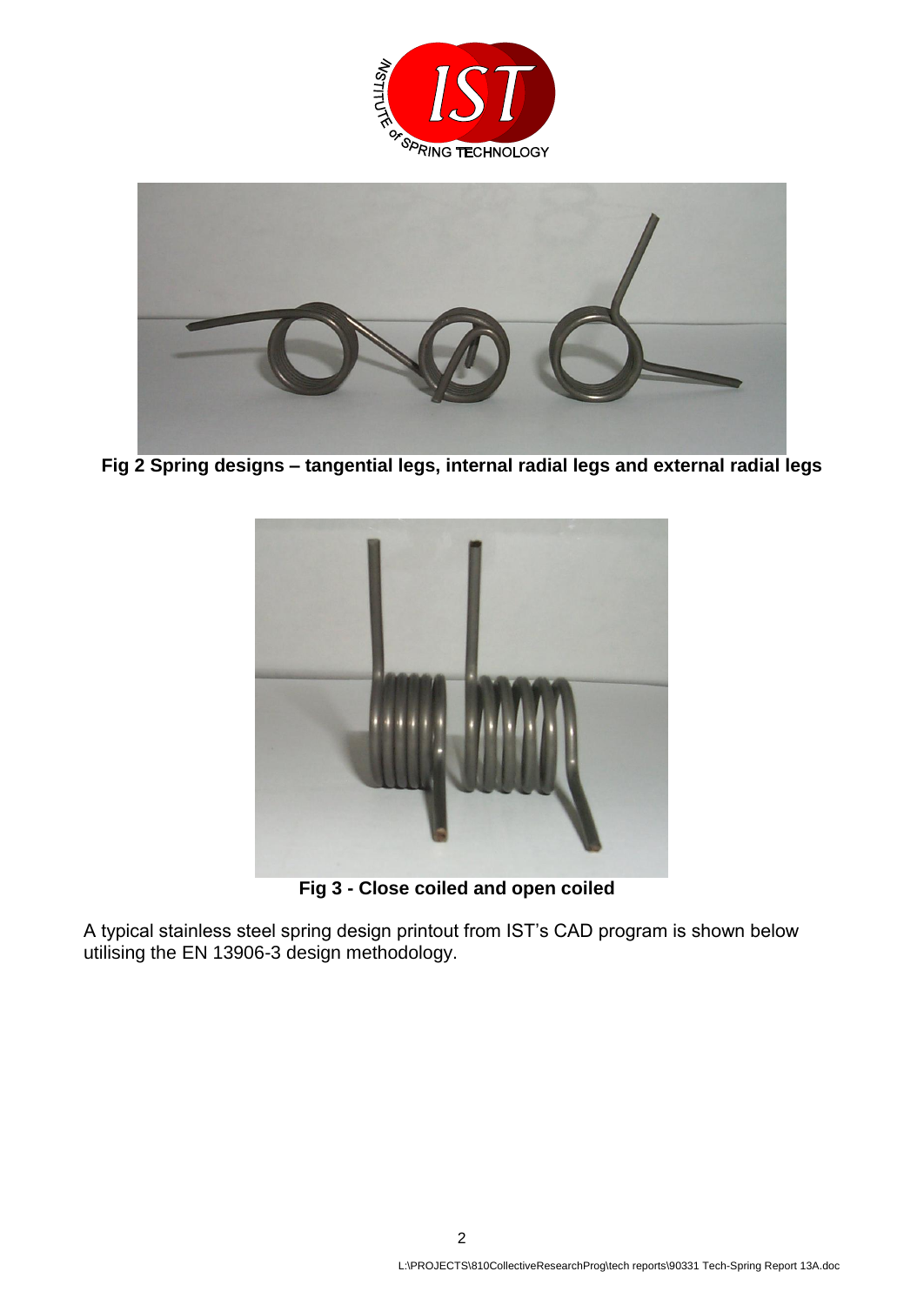

| INSTITUTE OF SPRING TECHNOLOGY                                                                                                                                                                                |                                            |                                                                                                  |                                                                                       |                                                                                         | Date:                                    | 23/07/2008 16:54:37          |
|---------------------------------------------------------------------------------------------------------------------------------------------------------------------------------------------------------------|--------------------------------------------|--------------------------------------------------------------------------------------------------|---------------------------------------------------------------------------------------|-----------------------------------------------------------------------------------------|------------------------------------------|------------------------------|
| Identifier:<br>Part No.:<br>Details:                                                                                                                                                                          | 5С<br>External radial legs<br>810j)        |                                                                                                  |                                                                                       |                                                                                         |                                          |                              |
| Spring Type Round / Rect Wire Torsion<br>Designed To:<br>Tolerance Standard:                                                                                                                                  | EN 13906-3: 2002<br>DIN 2194: 2002         |                                                                                                  |                                                                                       | Calculated Data<br>Body Length:<br>Body Length (Max):<br>Partial Angle (Free):          | 18.03<br>19.54<br>208.80                 | mm.<br>mm.<br>Deg            |
| Material<br>EN 10270 Pt3 Aust. Stainless<br>Youngs Mod (E):<br>Rigidity Mod (G):<br>Density:                                                                                                                  | 185000<br>73000<br>.00000790               | N/mm <sup>A2</sup><br>N/mm <sup>A2</sup><br>Ka/mm^3                                              |                                                                                       | Stress Factor:<br>Spring Index:<br>Inside Diameter:<br>Mean Coil Dia.                   | 1.10<br>8.84<br>21.47<br>24.21<br>476.68 | m <sub>m</sub><br>mm.<br>mm. |
| Unprestress:<br>Prestress:                                                                                                                                                                                    | $0 - 70$<br>70-100                         | %<br>%                                                                                           |                                                                                       | Wire Length:<br>Weight / 100:<br>Natural Freq:                                          | 2.22<br>9662.9                           | Кq<br><b>RPM</b>             |
| Wire Section:<br>Leg Type:<br>Length Leg 1:<br>Length Leg 2:                                                                                                                                                  | Round Wire<br>Radial Leg<br>17.00<br>35.00 | mm<br>mm                                                                                         |                                                                                       |                                                                                         |                                          |                              |
| <b>Design Parameters</b><br>Wire Diameter:<br>Outside Diameter:<br>Total Coils:<br>Spring Rate:                                                                                                               | 2.74<br>26.95<br>5.58<br>20.22             | mm<br>mm                                                                                         | Nmm/Deg(Calculated)                                                                   |                                                                                         |                                          |                              |
| Stress Data                                                                                                                                                                                                   |                                            |                                                                                                  |                                                                                       |                                                                                         |                                          |                              |
|                                                                                                                                                                                                               | Lower                                      |                                                                                                  | Operating Positions<br>% Tensile                                                      |                                                                                         |                                          |                              |
| NS.<br><b>HS</b><br>Specified                                                                                                                                                                                 | Tensile<br>1600<br>1700                    | $\mathbf{1}$<br>13 U<br>12U                                                                      | 2<br>25 U<br>24 U                                                                     | 3<br>75 P<br>71 P                                                                       |                                          |                              |
| Operating Data                                                                                                                                                                                                |                                            |                                                                                                  | Operating Positions                                                                   |                                                                                         |                                          |                              |
| Torque (Nmm)<br>Deflection (Deg)<br>Partial Angle (Deg)<br>Stress (Dea)<br>Inside Diameter (N/mm^2)<br>Body Length (Max) (mm)<br>Load Tol. Grade 1 (mm)<br>Load Tol. Grade 2 (Nmm)<br>Load Tol. Grade 3 (Nmm) |                                            | $\mathbf{1}$<br>404.47<br>20.00<br>228.80<br>200<br>21.23<br>19.69<br>337.65<br>535.95<br>857.52 | 2<br>808.94<br>40.00<br>248.80<br>401<br>21.00<br>19.85<br>337.65<br>535.95<br>857.52 | 3<br>2426.8<br>120.00<br>328.80<br>1202<br>20.11<br>20.46<br>337.65<br>535.95<br>857.52 |                                          |                              |

Software Copyright @ 2002-2007 Institute of Spring Technology, Sheffield, UK (V7.43)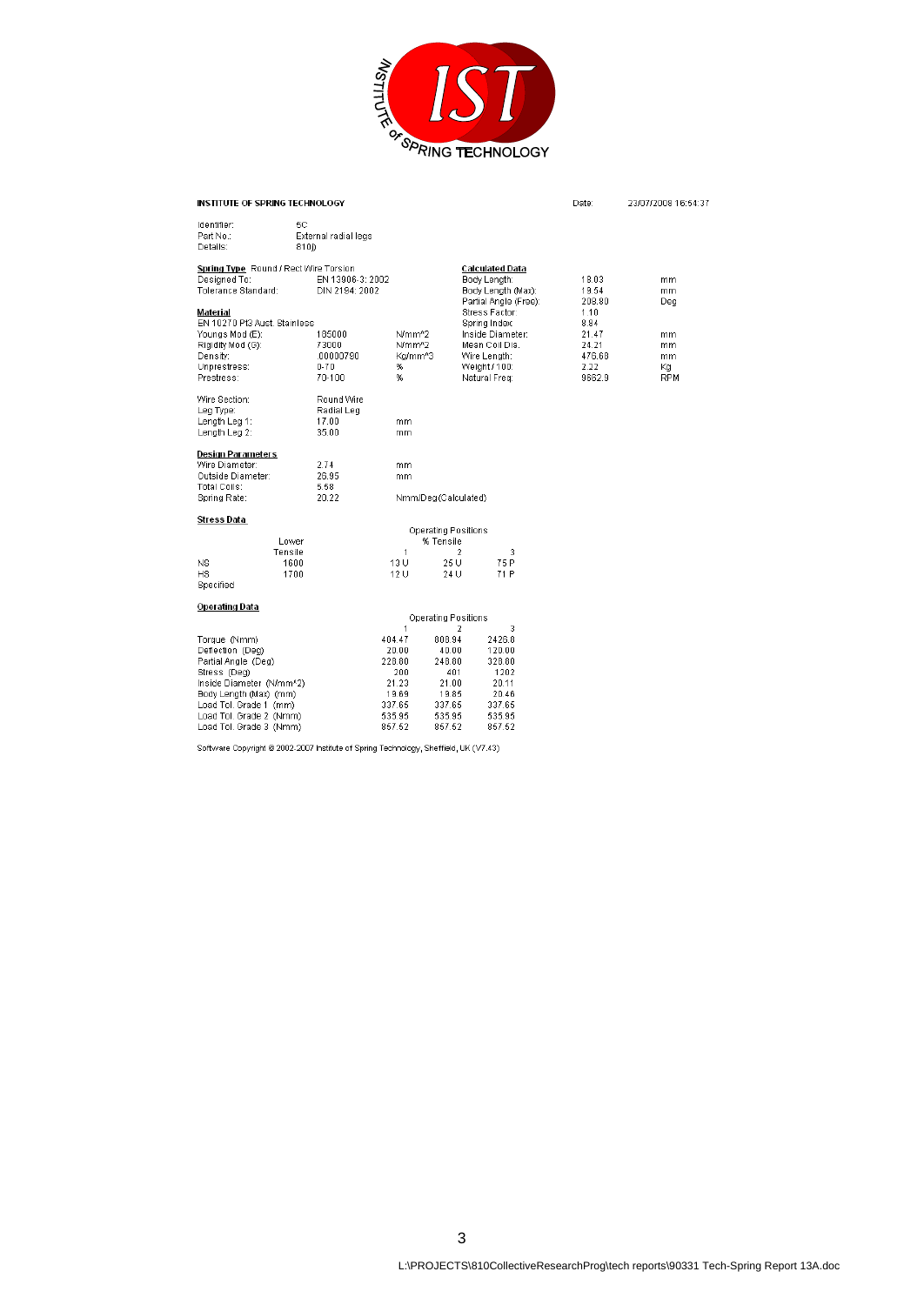



One example of each spring type was torque tested in the wind up direction to establish the performance of each spring type. Results for the five designs were as follows:-



**Fig 4** 

4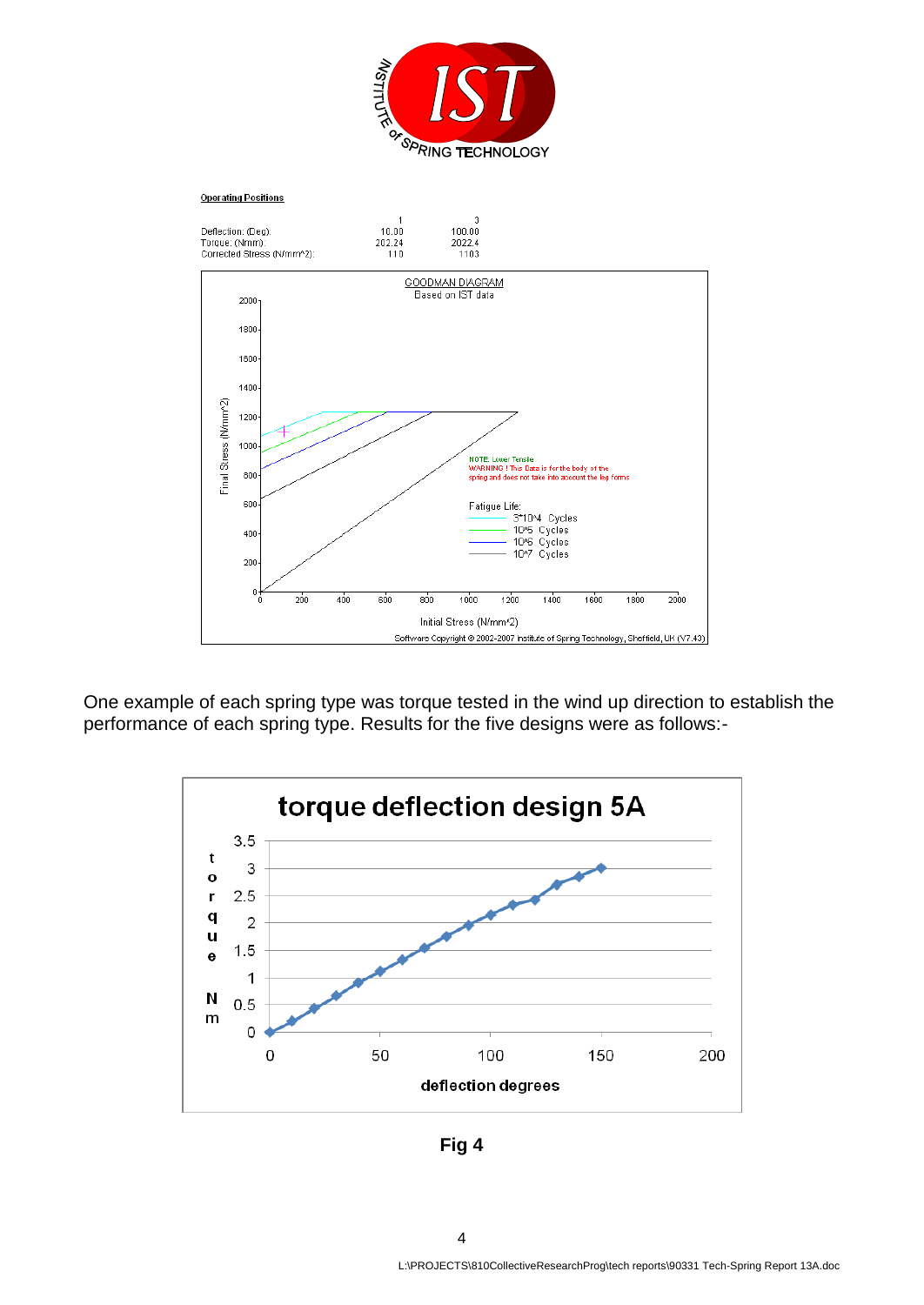



**Fig 5** 



**Fig 6** with  $L_1 = 17$ mm and  $L_2 = 35$ mm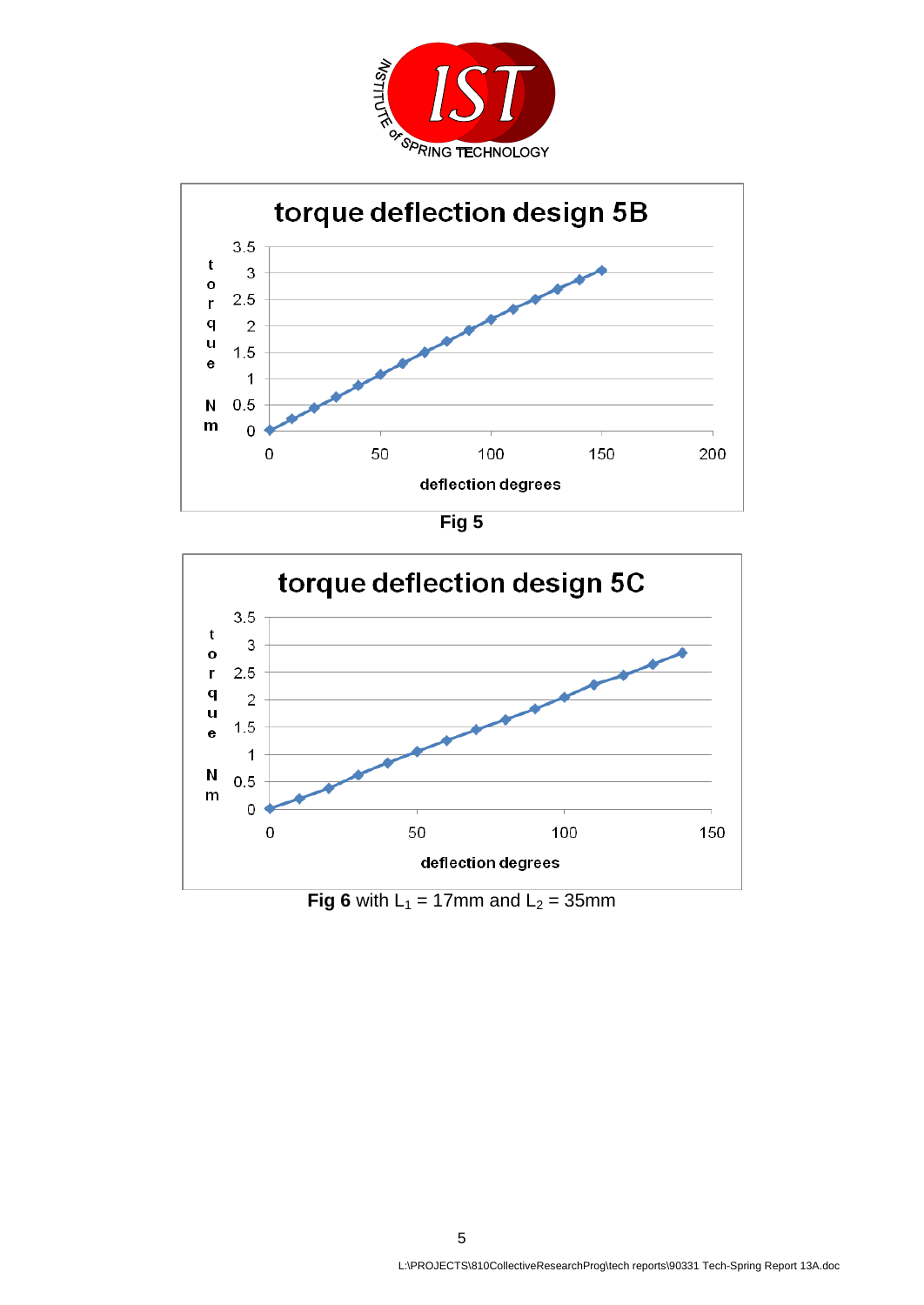



**Fig 7** with  $L_1 = L_2 = 0$  mm



**Fig 8** with  $L_1 = 30$ mm and  $L_2 = 25$ mm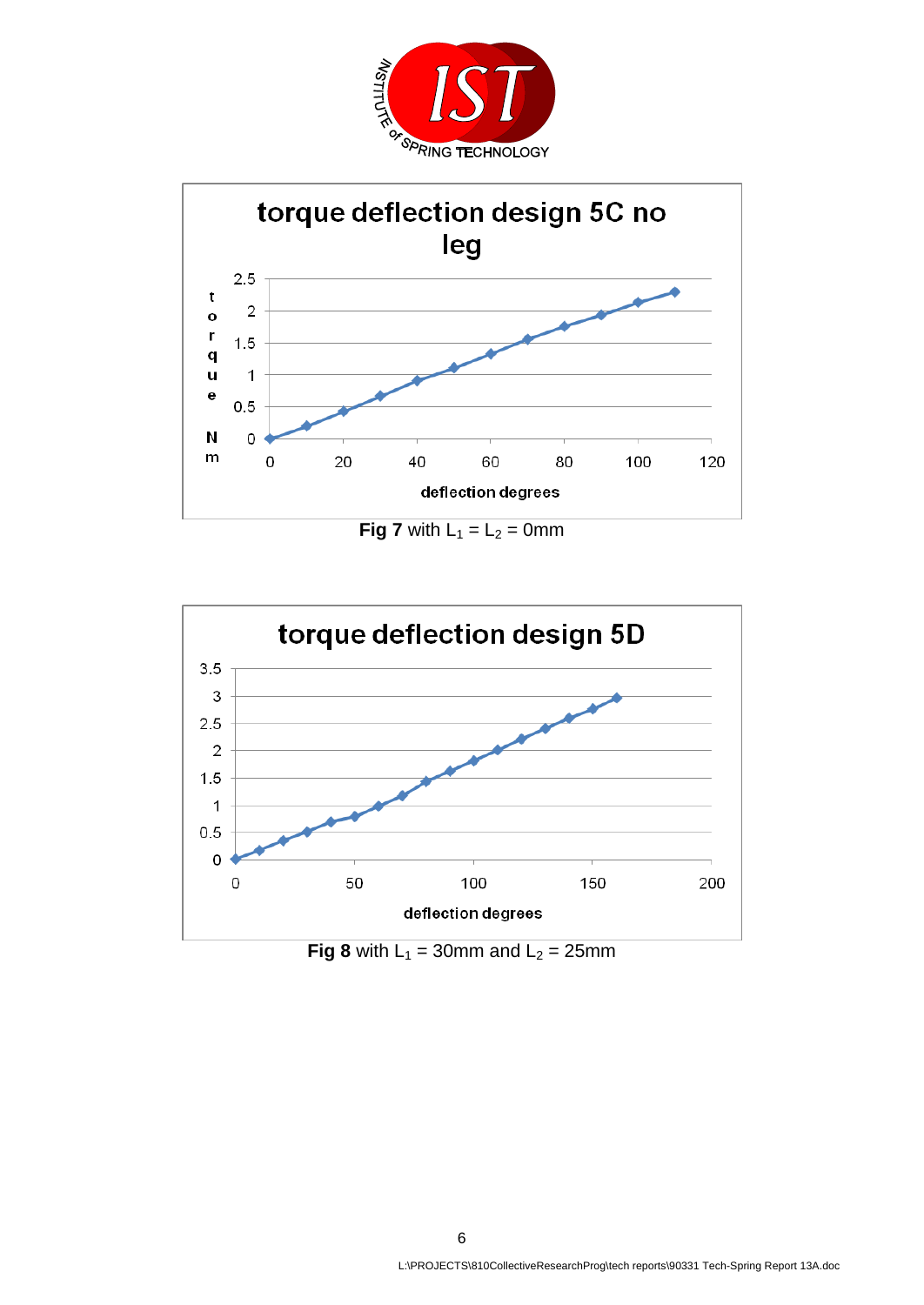



**Fig 9** with  $L_1 = 50$ mm and  $L_2 = 28$ mm

Further examples of each spring type were then fatigue tested at IST. The following fatigue test results were obtained:-

| <b>Batch</b>             | <b>Stress Range N/mm<sup>2</sup></b> | <b>Lives</b>                                |
|--------------------------|--------------------------------------|---------------------------------------------|
| 5A close IR              | 108-1291 (no mandrel)                | 1,000,000, 1,000,000 both unbroken          |
| 5A close IR              | 108-1399(no mandrel)                 | 128,530, 170,980                            |
| 5A close IR              | 108-1506(no mandrel)                 | $39,430 \sim 45,000$                        |
| 5A close IR              | 108-1614(no mandrel)                 | $28,700 - 40,000$                           |
| 5B open IR               | 108-1184(no mandrel)                 | 3,152,000 unbroken                          |
| 5B open IR               | 108-1291 (no mandrel)                | 1,000,000, 2,000,000 both unbroken          |
| 5B open IR               | 108-1399(no mandrel)                 | 310,000, 325,000                            |
| 5B open IR               | 108-1506(no mandrel)                 | 225,740, 106,470, 107,760, 149,350          |
| 5B open IR               | 108-1614(no mandrel)                 | 150, 550, 38, 000, 64, 200, 71, 570, 84460, |
|                          |                                      | 78,850, 39,480                              |
| 5C ( $L_1$ 17, $L_2$ 35) | $102 - 614$                          | 132,590, 131,477, 133,171, 125,302          |
| Close ER                 |                                      |                                             |
| 5C ( $L_1$ 17, $L_2$ 35) | $102 - 818$                          | 36,679, 48,520, 54,650, 46,526              |
| Close ER                 |                                      |                                             |
| 5C ( $L_1$ 17, $L_2$ 35) | $102 - 1023$                         | 23,416, 21,871, 25,502, 21,557              |
| <b>Close ER</b>          |                                      |                                             |
| 5C ( $L_1$ 17, $L_2$ 35) | 102 - 1125                           | 16,738, 19,111, 19,568, 15,569              |
| <b>Close ER</b>          |                                      |                                             |
| 5C $(L_1 = L_2 = 0)$     | $108 - 812$                          | 251,440 Unbroken                            |
| Close ER                 |                                      |                                             |
| 5C $(L_1 = L_2 = 0)$     | 108 - 1028                           | 224,501 Unbroken                            |
| Close ER                 |                                      |                                             |
| 5C ( $L_1 = L_2 = 0$ )   | 108 - 1244                           | 205,405 Unbroken                            |
| Close ER                 |                                      |                                             |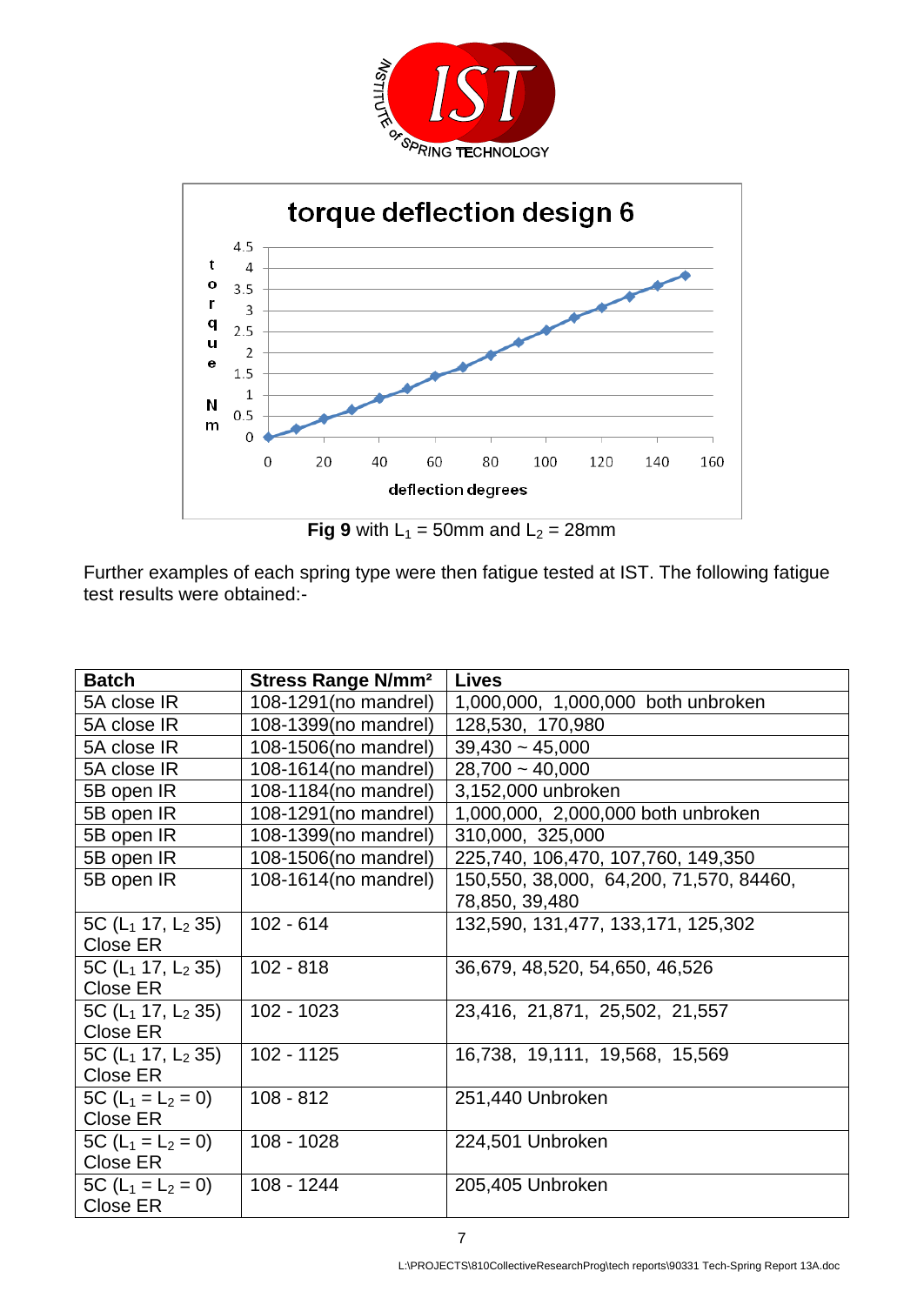

| <b>Batch</b>           | <b>Stress Range N/mm<sup>2</sup></b> | <b>Lives</b>                           |
|------------------------|--------------------------------------|----------------------------------------|
| 5C $(L_1 = L_2 = 0)$   | 108 - 1461                           | 93,239                                 |
| Close ER               |                                      |                                        |
| 5C ( $L_1 = L_2 = 0$ ) | 108 - 1677                           | 5,835                                  |
| Close ER               |                                      |                                        |
| 5D Close               | $95 - 945$                           | 802, 165, 4 spring unbroken            |
| Tangential             |                                      |                                        |
| 5D Close               | $95 - 1134$                          | 71,737, 87,534, 114,854, 152,545       |
| Tangential             |                                      |                                        |
| 5D Close               | $95 - 1323$                          | 37,582, 47,138, 58,117, 77,044         |
| Tangential             |                                      |                                        |
| 5D Close               | $95 - 1512$                          | 23,756, 25,424, 27,238, 33,249         |
| Tangential             |                                      |                                        |
|                        |                                      |                                        |
| 6                      | 128 - 1150                           | 600, 148 4 springs unbroken            |
| open T                 | 128 - 1278                           | 73,787, 102,123, 114,759, 172,014      |
|                        | 128 - 1406                           | 35,462, 61,337, 69,287, 70,675, 98,281 |
|                        | 128 - 1534                           | 30,535                                 |
|                        | 128 - 1661                           | 29,488, <29,488                        |

**Fig 10**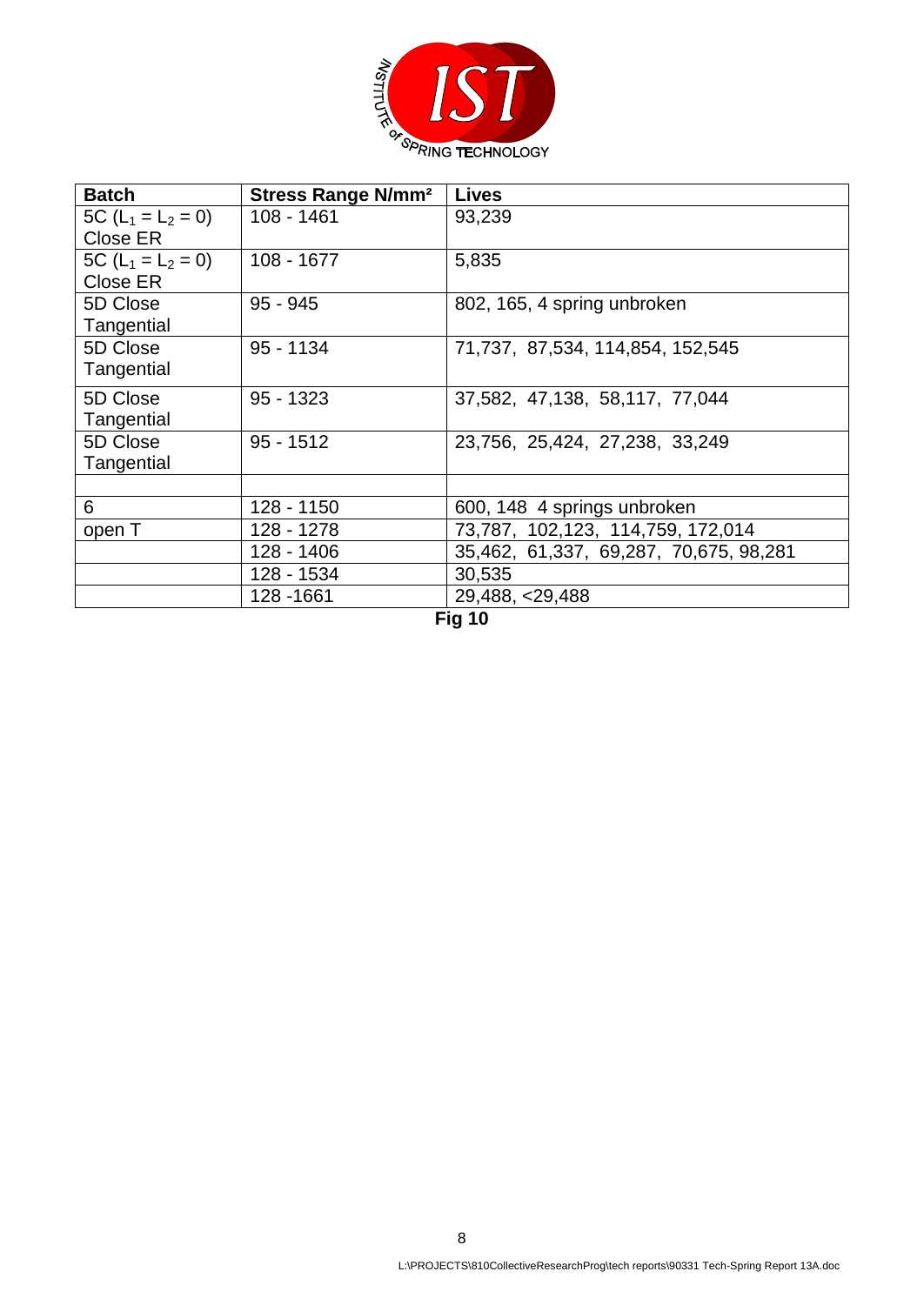

## **Carbon Steel Spring Test Program**

All the springs 4A-4C were manufactured from 2.00mm diameter EN 10270-1 DH (DIN 17223-1 type D) grade wire, that has been checked by IST to be free from significant surface defects. The springs had the appearance of having been stress relieved after coiling. Springs with internal radial legs were tested at 500rpm and springs with tangential or external radial legs were tested at approximately 40rpm.

The spring designs were as follows:

| <b>Design</b>   | Do/mm | <b>Coils</b> | Leg                    | <b>Coiling</b>      |
|-----------------|-------|--------------|------------------------|---------------------|
| 4A1             | 19.5  | 5.16         | <b>External radial</b> | Open coiled         |
| $(d = 2.00mm)$  |       |              |                        |                     |
| 4A2             | 19.5  | 5.16         | <b>External radial</b> | Close coiled        |
| $(d = 2.00mm)$  |       |              |                        |                     |
| 4B1             | 19.5  | 5.0          | Internal radial        | Open coiled         |
| 4B4             | 19.5  | 5.0          | Internal radial        | <b>Close Coiled</b> |
| 4C1             | 19.5  | 5.16         | Tangential             | Open coiled         |
| $(d = 2.00mm)$  |       |              |                        |                     |
| 4C <sub>2</sub> | 19.5  | 5.16         | Tangential             | Close coiled        |
| $(d = 2.00mm)$  |       |              |                        |                     |
|                 |       | F:. 44       |                        |                     |

**Fig 11**

A typical carbon steel spring design printout from IST's CAD program is shown below utilising the EN 13906-3 design methodology.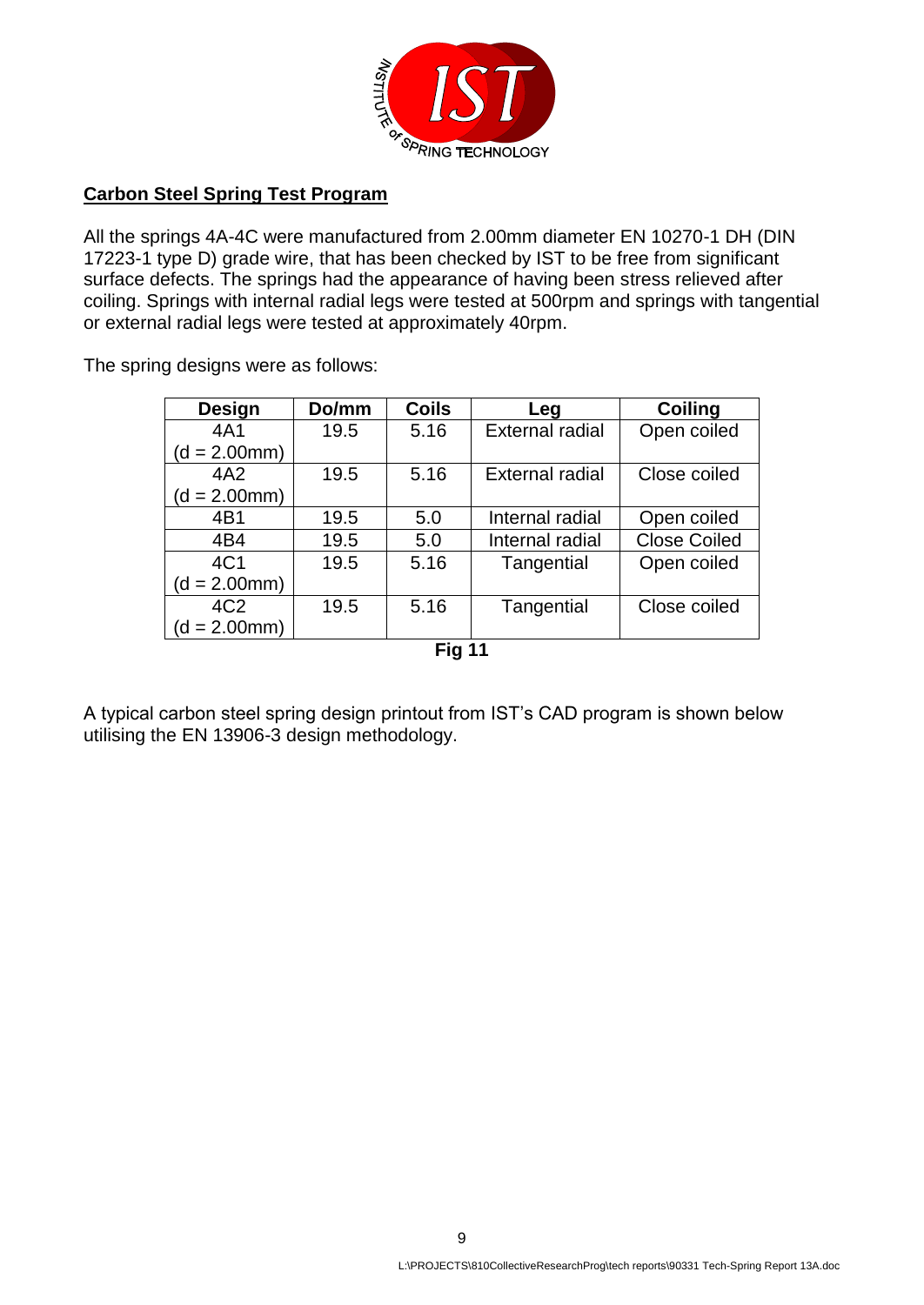

Date:

21/04/2009 13:51:34

#### **INSTITUTE OF SPRING TECHNOLOGY**

Load Tol. Grade 3 (Nmm)

| <b>Spring Type</b> Round / Rect Wire Torsion |                    |                                  | Calculated Data                             |                |                  |
|----------------------------------------------|--------------------|----------------------------------|---------------------------------------------|----------------|------------------|
| Designed To:                                 | EN 13906-3: 2002   |                                  | Body Length:                                | 12.32          | mm.              |
| Tolerance Standard:                          | DIN 2194: 2002     |                                  | Body Length (Max):<br>Partial Angle (Free): | 13.49<br>57.60 | mm<br>Deg        |
| Material                                     |                    |                                  | Stress Factor:                              | 1.10           |                  |
| EN 10270 Pt1 Patented Carbon                 |                    |                                  | Spring Index:                               | 8.75           |                  |
| Youngs Mod (E):                              | 206000             | N/mm^2                           | Inside Diameter:                            | 15.50          | mm.              |
| Rigidity Mod (G):                            | 81500              | N/mm^2                           | Mean Coil Dia.                              | 17.50          | mm               |
| Density:                                     | .00000785          | Ka/mm^3                          | Wire Length:                                | 312.37         | mm               |
| Unprestress:<br>Prestress:                   | $0 - 70$<br>70-100 | %<br>%                           | Weight / 100:<br>Natural Freq:              | 0.770<br>15453 | Кg<br><b>RPM</b> |
|                                              |                    |                                  |                                             |                |                  |
| Wire Section:                                | Round Wire         |                                  |                                             |                |                  |
| Leg Type:                                    | Radial Leg         |                                  |                                             |                |                  |
| Length Leg 1:                                | 13.50              | mm                               |                                             |                |                  |
| Length Leg 2:                                | 15.00              | mm                               |                                             |                |                  |
| Design Parameters                            |                    |                                  |                                             |                |                  |
| Wire Diameter:                               | 2.00               | mm.                              |                                             |                |                  |
| Outside Diameter:                            | 19.50              | mm                               |                                             |                |                  |
| Total Coils:                                 | 5.16               |                                  |                                             |                |                  |
| Spring Rate:                                 | 9.63               |                                  | Nmm/Deg(Calculated)                         |                |                  |
| Stress Data                                  |                    |                                  |                                             |                |                  |
|                                              |                    |                                  | <b>Operating Positions</b>                  |                |                  |
| Lower                                        |                    |                                  | % Tensile                                   |                |                  |
| Tensile                                      |                    | 1                                | 2                                           |                |                  |
| <b>SL</b><br>1520                            |                    | 1 <sub>U</sub>                   | 8 U                                         |                |                  |
| 1760<br>SM                                   |                    | 1 <sub>U</sub>                   | 7 U                                         |                |                  |
| 1760<br>DМ<br>SH<br>1980                     |                    | 1 <sup>U</sup><br>1 <sub>U</sub> | 7 U<br>6 U                                  |                |                  |
| DН<br>1980                                   |                    | 1 <sub>U</sub>                   | 6 U                                         |                |                  |
| Specified                                    |                    |                                  |                                             |                |                  |
|                                              |                    |                                  |                                             |                |                  |
| <b>Operating Data</b>                        |                    |                                  |                                             |                |                  |
|                                              |                    | 1                                | <b>Operating Positions</b><br>2             |                |                  |
| Torque (Nmm)                                 |                    | 10.00                            | 100.00                                      |                |                  |
| Deflection (Deg)                             |                    | 1.04                             | 10.38                                       |                |                  |
| Partial Angle (Deg)                          |                    | 58.64                            | 67.98                                       |                |                  |
| Stress (Deg)                                 |                    | 13                               | 127                                         |                |                  |
| Inside Diameter (N/mm^2)                     |                    | 15.49                            | 15.40                                       |                |                  |
| Body Length (Max) (mm)                       |                    | 13.49                            | 13.54                                       |                |                  |
| Load Tol. Grade 1 (mm)                       |                    | 155.37                           | 155.37                                      |                |                  |
| Load Tol. Grade 2 (Nmm)                      |                    | 246.62                           | 246.62                                      |                |                  |

Software Copyright @ 2002-2008 Institute of Spring Technology, Sheffield, UK (V7.51)

394.59

394.59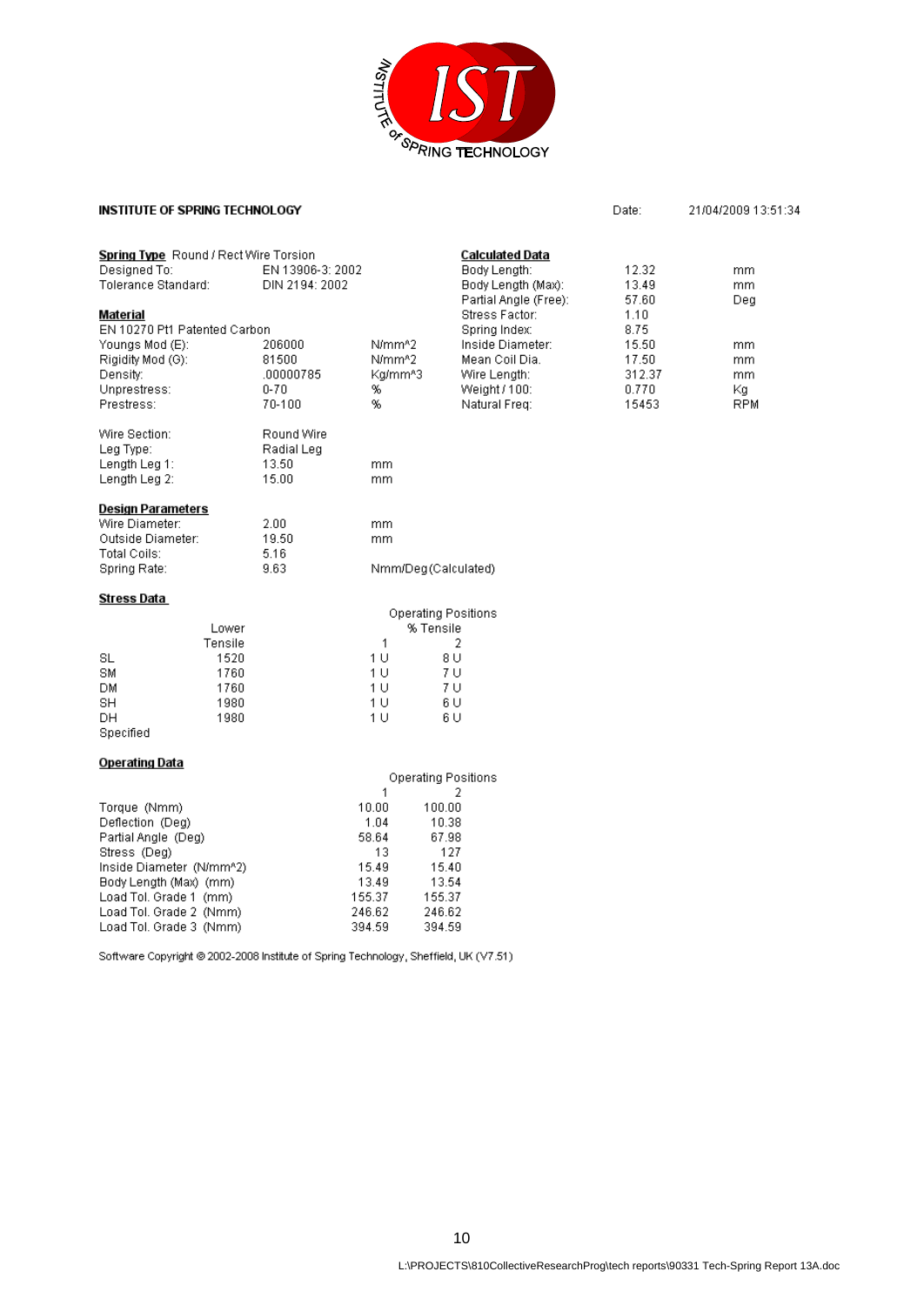

### **INSTITUTE OF SPRING TECHNOLOGY**

Date: 21/04/2009 13:52:26

| Goodman Diagram<br>Material:<br>Grade: |          |                            |     | DH                       |      | EN 10270 Pt1 Patented Carbon           |                            |                                                                                                   |      |      |                                                                                      |
|----------------------------------------|----------|----------------------------|-----|--------------------------|------|----------------------------------------|----------------------------|---------------------------------------------------------------------------------------------------|------|------|--------------------------------------------------------------------------------------|
| Pre-Stressed:                          |          |                            |     | No                       |      |                                        |                            |                                                                                                   |      |      |                                                                                      |
| <b>Operating Positions</b>             |          |                            |     |                          |      |                                        |                            |                                                                                                   |      |      |                                                                                      |
| Deflection: (Deg):<br>Torque: (Nmm):   |          | Corrected Stress (N/mm^2): |     | 1<br>1.04<br>10.00<br>14 |      | 2<br>10.38<br>100.00<br>140            |                            |                                                                                                   |      |      |                                                                                      |
|                                        |          |                            |     |                          |      | GOODMAN DIAGRAM                        |                            |                                                                                                   |      |      |                                                                                      |
|                                        | $3000 -$ |                            |     |                          |      | Based on IST interpretation of EN data |                            |                                                                                                   |      |      |                                                                                      |
|                                        | 2700-    |                            |     |                          |      |                                        |                            |                                                                                                   |      |      |                                                                                      |
|                                        | 2400-    |                            |     |                          |      |                                        |                            |                                                                                                   |      |      |                                                                                      |
|                                        | $2100 -$ |                            |     |                          |      |                                        |                            |                                                                                                   |      |      |                                                                                      |
|                                        | 1800     |                            |     |                          |      |                                        |                            |                                                                                                   |      |      |                                                                                      |
|                                        | $1500 -$ |                            |     |                          |      |                                        |                            |                                                                                                   |      |      |                                                                                      |
| Final Stress (N/mm^2)                  | $1200 -$ |                            |     |                          |      |                                        | <b>NOTE: Lower Tensile</b> | WARNING ! This Data is for the body of the<br>spring and does not take into account the leg forms |      |      |                                                                                      |
|                                        | $900 -$  |                            |     |                          |      |                                        | Fatigue Life:              | 3*10^4 Cycles                                                                                     |      |      |                                                                                      |
|                                        | 600-     |                            |     |                          |      |                                        |                            | 10% Cycles<br>10% Cycles                                                                          |      |      |                                                                                      |
|                                        | $300 -$  |                            |     |                          |      |                                        |                            | 10^7 Cycles                                                                                       |      |      |                                                                                      |
|                                        | 0<br>0   | 300                        | 600 | 900                      | 1200 | 1500                                   | 1800                       | 2100                                                                                              | 2400 | 2700 | 3000                                                                                 |
|                                        |          |                            |     |                          |      | Initial Stress (N/mm^2)                |                            |                                                                                                   |      |      |                                                                                      |
|                                        |          |                            |     |                          |      |                                        |                            |                                                                                                   |      |      | Software Copyright @ 2002-2008 Institute of Spring Technology, Sheffield, UK (V7.51) |

One example of each spring type was torque tested to establish the performance of each spring type. Results for the four designs were as follows:-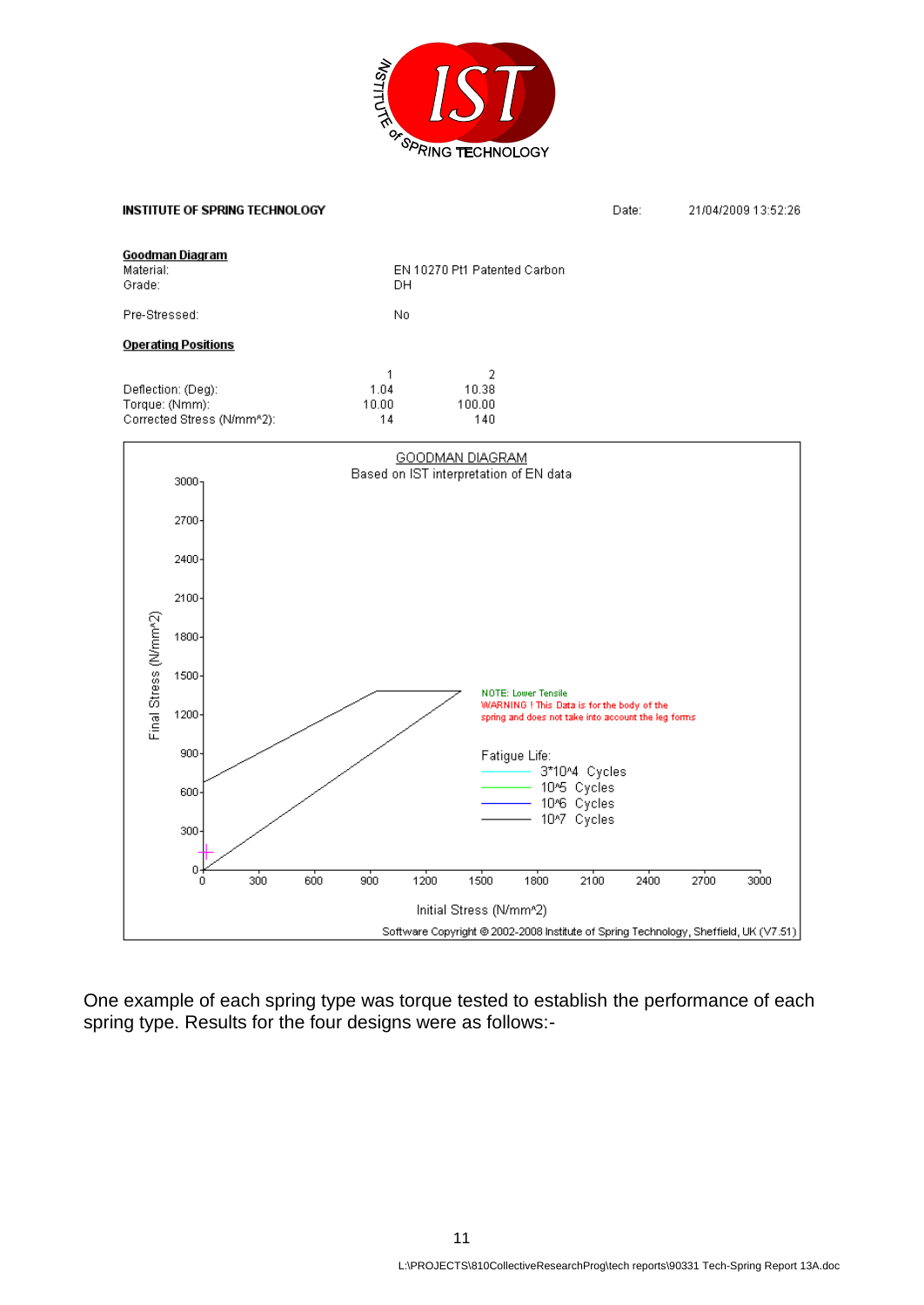



Fig 12 blue wind up, red release L1=13.5mm, L2=15 mm



Fig 13 blue wind up, red release L1=13.5mm, L2=15 mm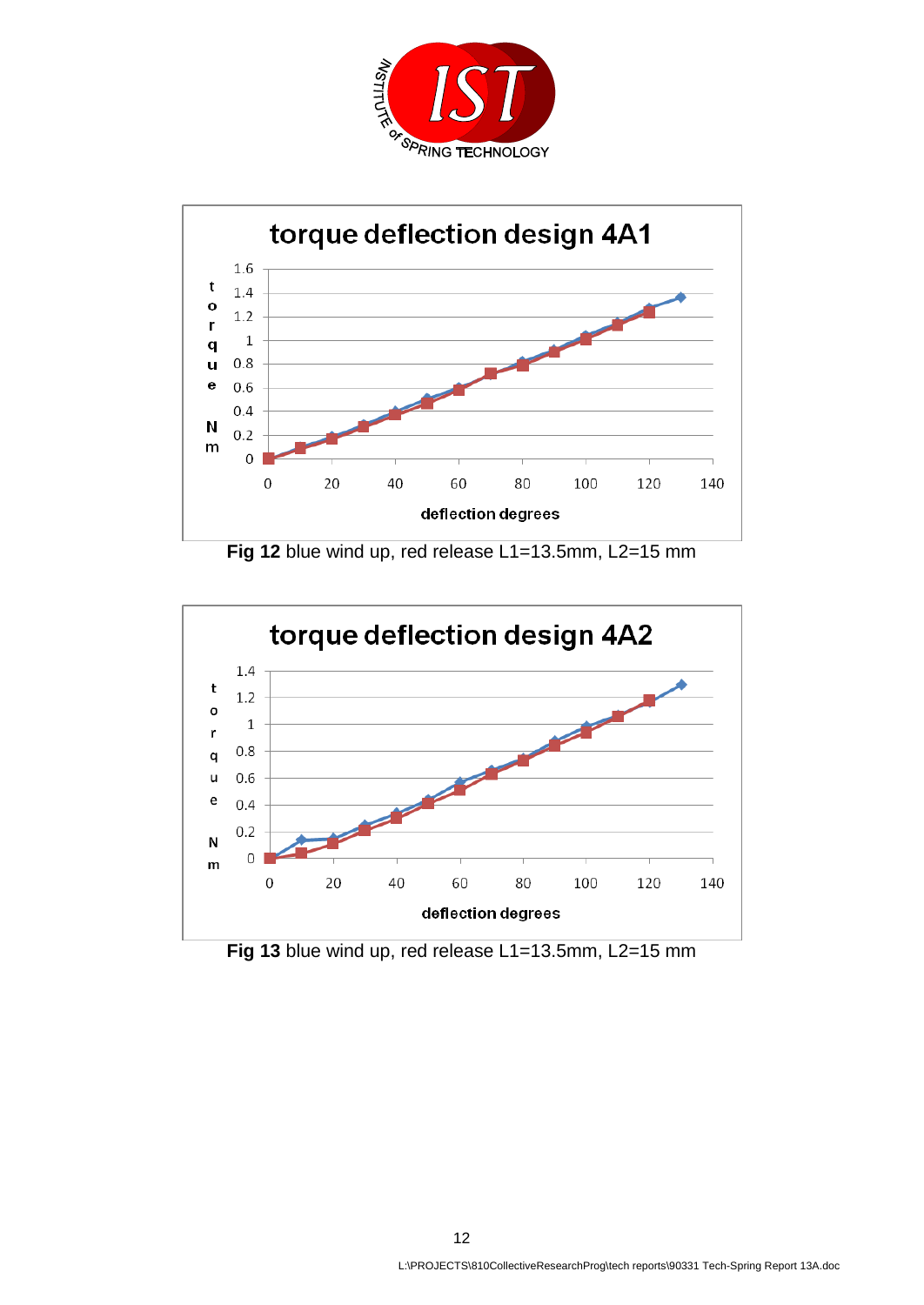



**Fig 14** blue wind up, red release



**Fig 15** blue wind up, red release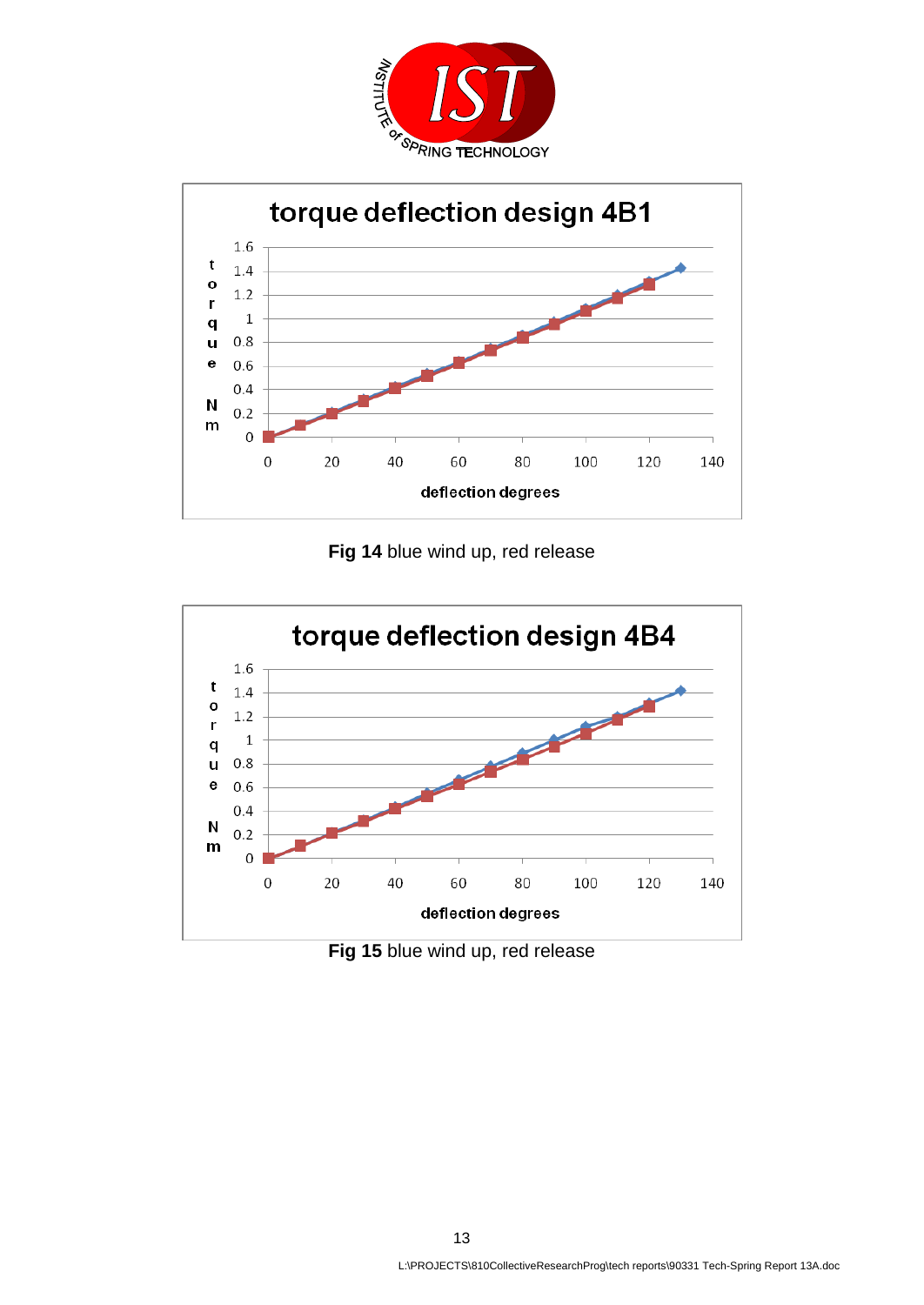



**Fig 16** blue wind up, red release  $L1 = 23.7$  mm,  $L2 = 22.4$  mm



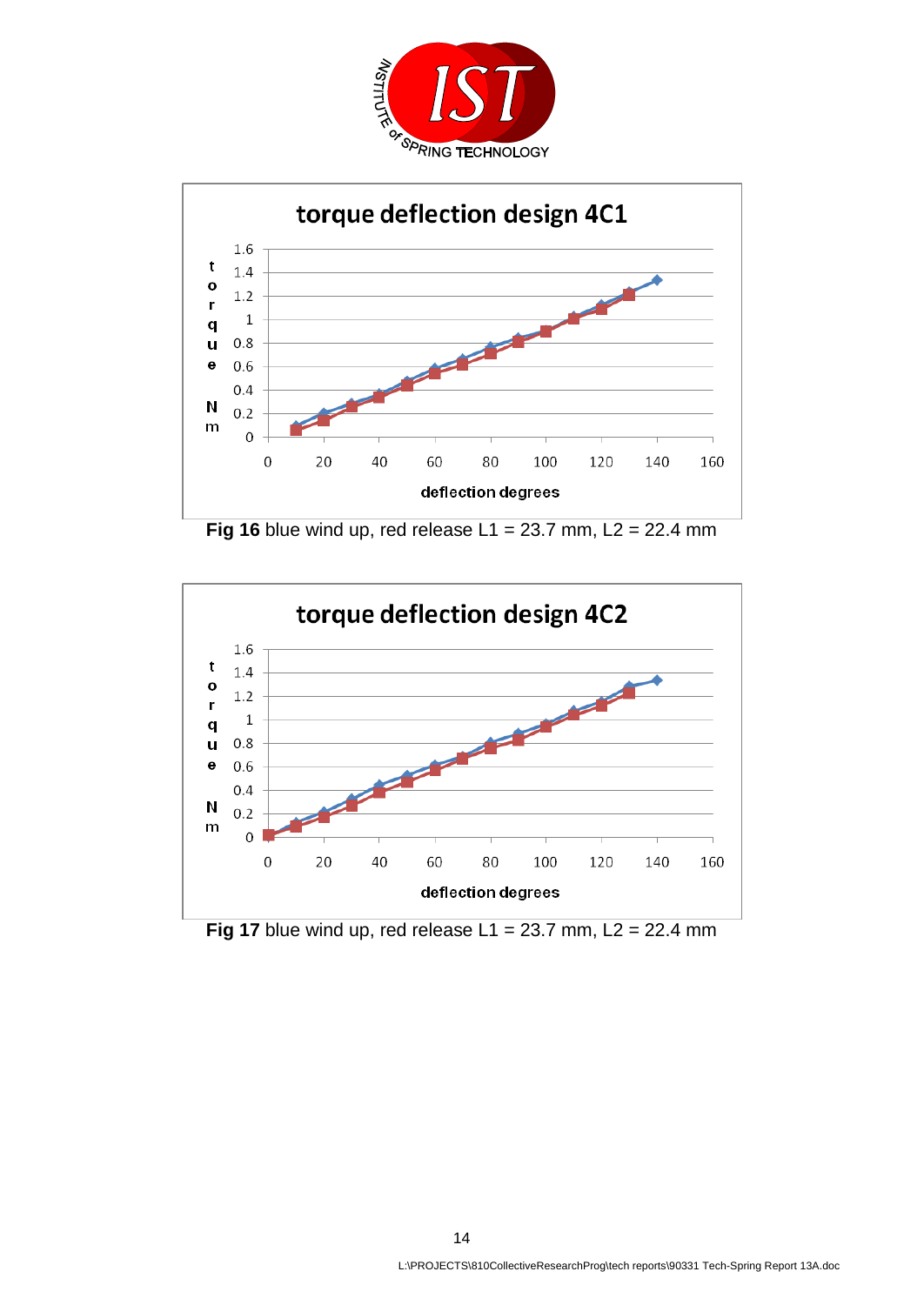

Further examples of each spring type were then fatigue tested at IST. The following fatigue test results were obtained:-

| <b>Batch</b> | <b>Stress Range N/mm<sup>2</sup></b> | <b>Lives</b>                            |
|--------------|--------------------------------------|-----------------------------------------|
| 4A1 open ER  | 136 - 1225                           | 97,311, 118,754, 136,498 all broken,    |
|              |                                      | 570,000 unbroken                        |
| 4A1 open ER  | 136 - 1361                           | 43,910, 73,884, 79,297, 107,220         |
| 4A1 open ER  | 136 - 1497                           | 44,053, 56,820, 59,699, 74,640          |
| 4A2 close ER | 132 - 1192                           | 125,681 broken                          |
|              |                                      | 366,000 three springs unbroken          |
| 4A2 close ER | 132 - 1325                           | 41,240, 71,419, 89,484, 109,415         |
| 4A2 close ER | 132 - 1457                           | 28,246, 32,406, 40,173, 55,454          |
| 4B1 open IR  | $140 - 1264$                         | 500,000 3 springs unbroken              |
| 4B1 open IR  | $140 - 1405$                         | 77,500, 95,000, 95,000                  |
| 4B1 open IR  | $140 - 1545$                         | 50,100, 51,950, 75,000                  |
| 4B4 close IR | $140 - 1264$                         | 109,980 broken                          |
|              |                                      | 500,000 unbroken two springs            |
| 4B4 close IR | $140 - 1405$                         | 30,000, 44,000, 46,000                  |
| 4B4 close IR | $140 - 1545$                         | 60,000, 64,000, 66,000                  |
| 4C1 open     | $121 - 1209$                         | 149,737 broken                          |
| tangential   |                                      | 600,625 3 springs unbroken              |
| 4C1 open     | 121 - 1330                           | 185,897, 185,897 broken                 |
| tangential   |                                      | 554,167 two springs unbroken            |
| 4C1 open     | 121 - 1451                           | 44,863, 47,800, 54,349 broken           |
| tangential   |                                      | 100,000 unbroken                        |
| 4C1 open     | 121 - 1572                           | 34,928, 36,364, <44,000                 |
| tangential   |                                      |                                         |
| 4C2 close    | $128 - 1283$                         | 99,451 broken                           |
| tangential   |                                      | 720,235 3 springs unbroken              |
| 4C2 close    | 128 - 1411                           | 47,640, <62,764, 62,764, 68,907         |
| tangential   |                                      |                                         |
| 4C2 close    | 128 - 1540                           | <41,276 4 springs broken                |
| tangential   |                                      |                                         |
| 4C2 close    | 128 - 1668                           | <35,850 3 springs broken, 37,045 broken |
| tangential   |                                      | <b>FL.40</b>                            |

**Fig 18**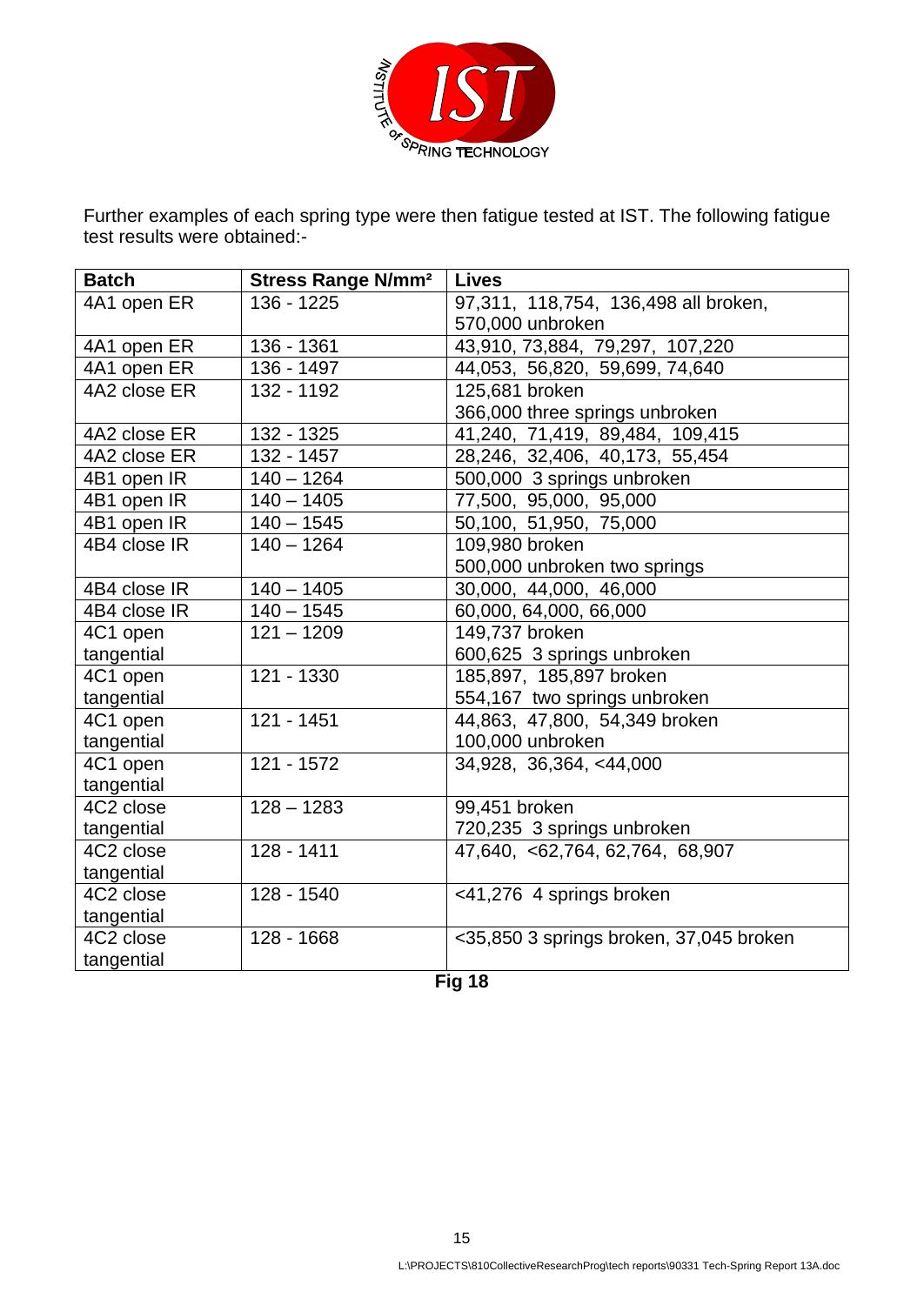

## **Wind Up / Unwind Test Program**

A brief comparative study of wind / unwind testing was performed on one stainless steel torsion spring design and one carbon steel torsion spring design to determine if there was any difference between fatigue lives.

The spring designs were as follows:

| <b>Design</b>  | Do/mm | <b>Coils</b> | Leg                    | <b>Coiling</b>     |
|----------------|-------|--------------|------------------------|--------------------|
|                | 24.3  | 5.68         | Tangential             | <b>Open Coiled</b> |
| $(d = 3.00mm)$ |       |              |                        |                    |
|                | 15.00 | 4            | <b>External Radial</b> | <b>Open Coiled</b> |
| $(d = 2.00mm)$ |       |              |                        |                    |
|                |       |              | . .                    |                    |

|  | ۰. |
|--|----|
|  |    |

One example of each spring type was torque tested to establish the performance of each spring type. Results for the two designs were as follows:-



Blue line wind up, red line unwind

Due to the set that this spring took in the unwind direction the spring needed to be prestressed in the unwind direction to enable fatigue tests to be performed without set.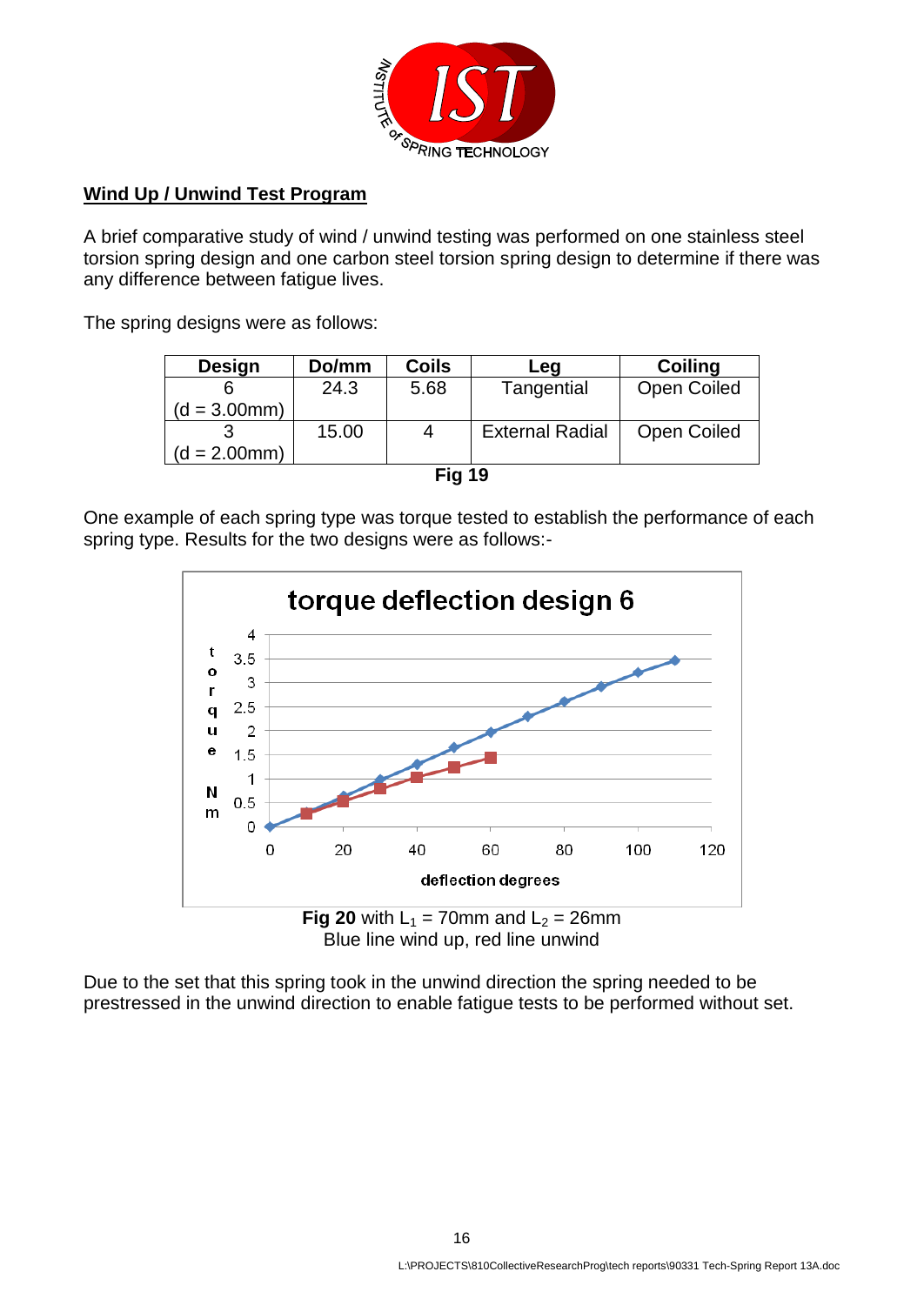



**Fig 21 L1 = 25.00 mm, L2 = 15.00 mm** 

Further examples of each spring type were then fatigue tested at IST. The following fatigue test results were obtained:-

| <b>Batch</b>   | Stress Range N/mm <sup>2</sup> | <b>Lives</b>     |  |  |
|----------------|--------------------------------|------------------|--|--|
| 6 stainless    | 116 - 1046 wind up             | 198,810, 136,156 |  |  |
| 6 stainless    | $116 - 1046$ unwind            | 17,794, 19,875   |  |  |
| 3 carbon steel | 251 - 1257 wind up             | 39,628, 39,791   |  |  |
| 3 carbon steel | 251-1257 unwind                | 20,972, <31,714  |  |  |
| <b>Fig 22</b>  |                                |                  |  |  |

# **Conclusion**

**For stainless steel springs -** Internal radial legs are best for fatigue applications, with open coiled being better than close coiled. Both external radial and tangential springs are inferior in fatigue performance to internal radial legs. The fatigue performance of external radial legs improves as the leg length is reduced. Tangential springs are better in fatigue if the spring is open coiled rather than close coiled.

**For carbon steel springs -** Internal radial legs are best for fatigue applications, with open coiled being better than close coiled. Both external radial and tangential springs are inferior in fatigue performance to internal radial legs. The fatigue performance of external radial legs and tangential legs improves if the spring is open coiled rather than close coiled.

Limited fatigue testing confirmed the expectation that operating a torsion spring in wind up mode gives superior fatigue life to operating in the unwind mode.